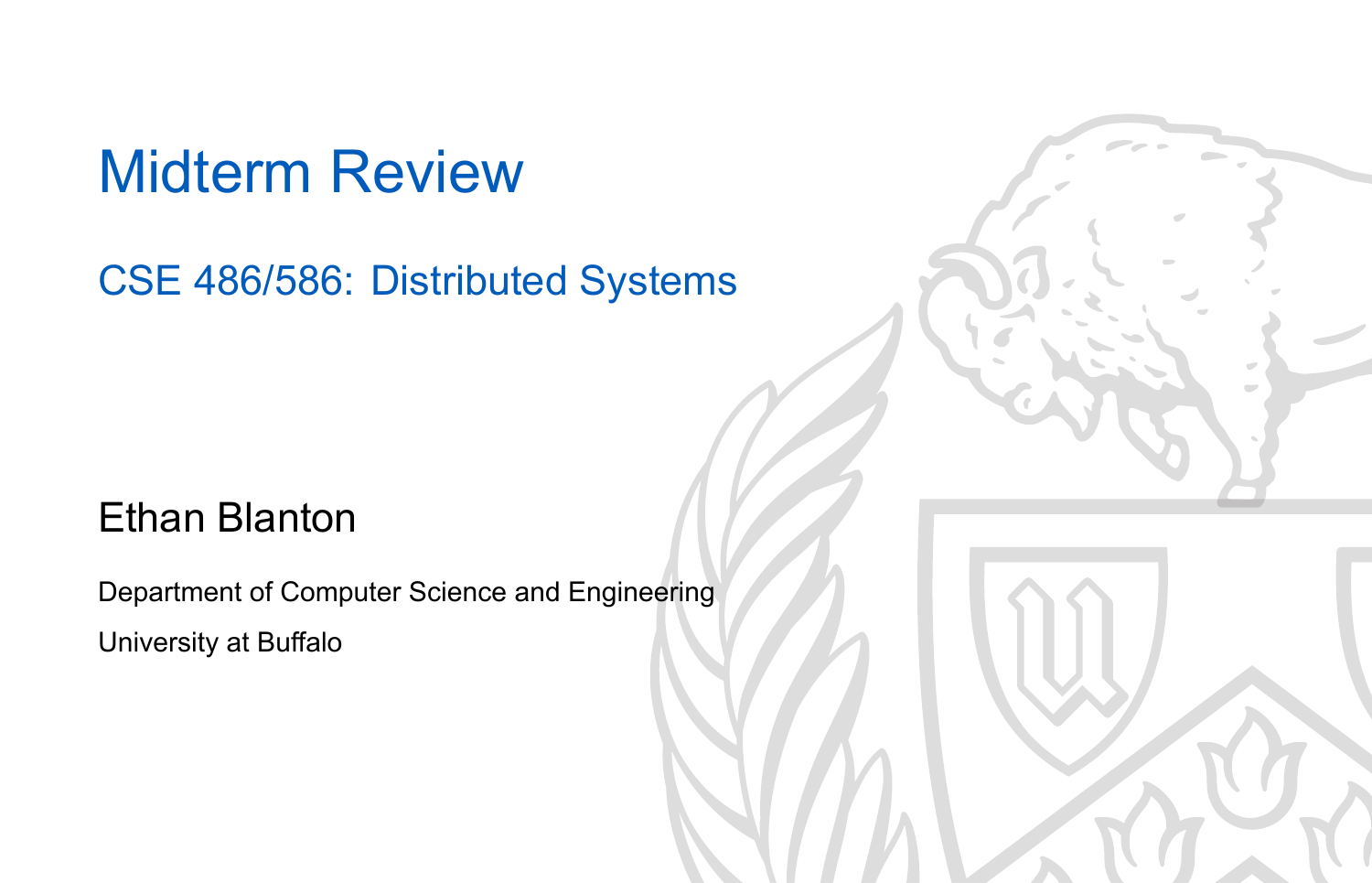### The Internet (pt. 1)

- $\blacksquare$  The Internet is a network of networks
- **IF Will run over many networks because it makes few** assumptions

Logistics **Lecture Review References** Required Readings References

- **IP provides very limited service**
- Transport protocols ride on top of IP
- **UDP** is connectionless datagrams
- TCP is connected byte streams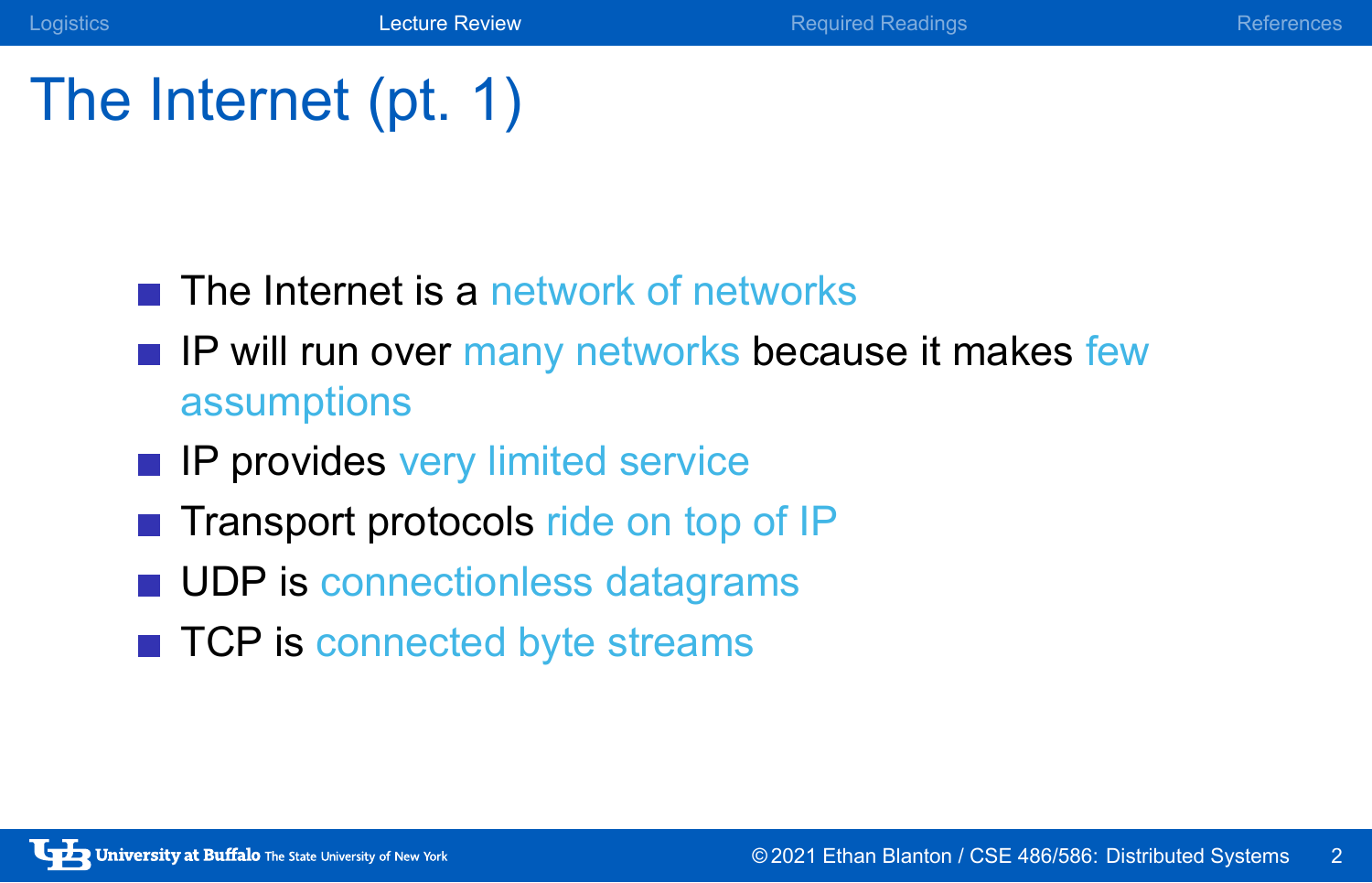# The Internet (pt. 2)

■ The end-to-end argument provides guidance on where to implement functionality.

Logistics Lecture Review Required Readings References

- TCP provides services that IP does not.
- The TCP model is an full duplex in-order byte stream.
- TCP loss recovery is effected by a distributed state machine.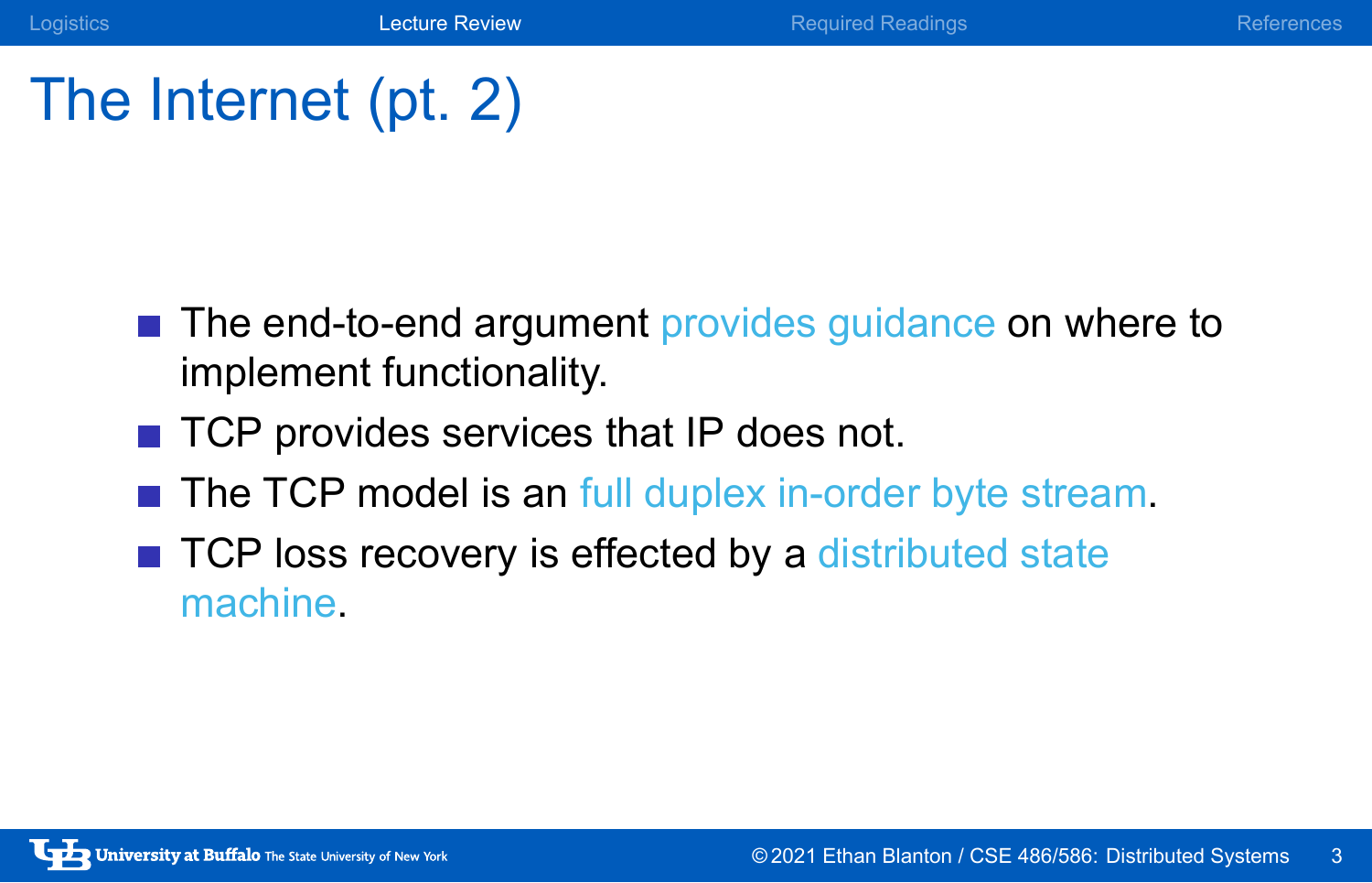# The Go Language

- Go is unique, meet it on its own terms
- Go is a picky language
- Idioms are worth learning
- Go uses structural ("duck") typing
- Go provides polymorphism through
	- **Methods**
	- $\blacksquare$  Interfaces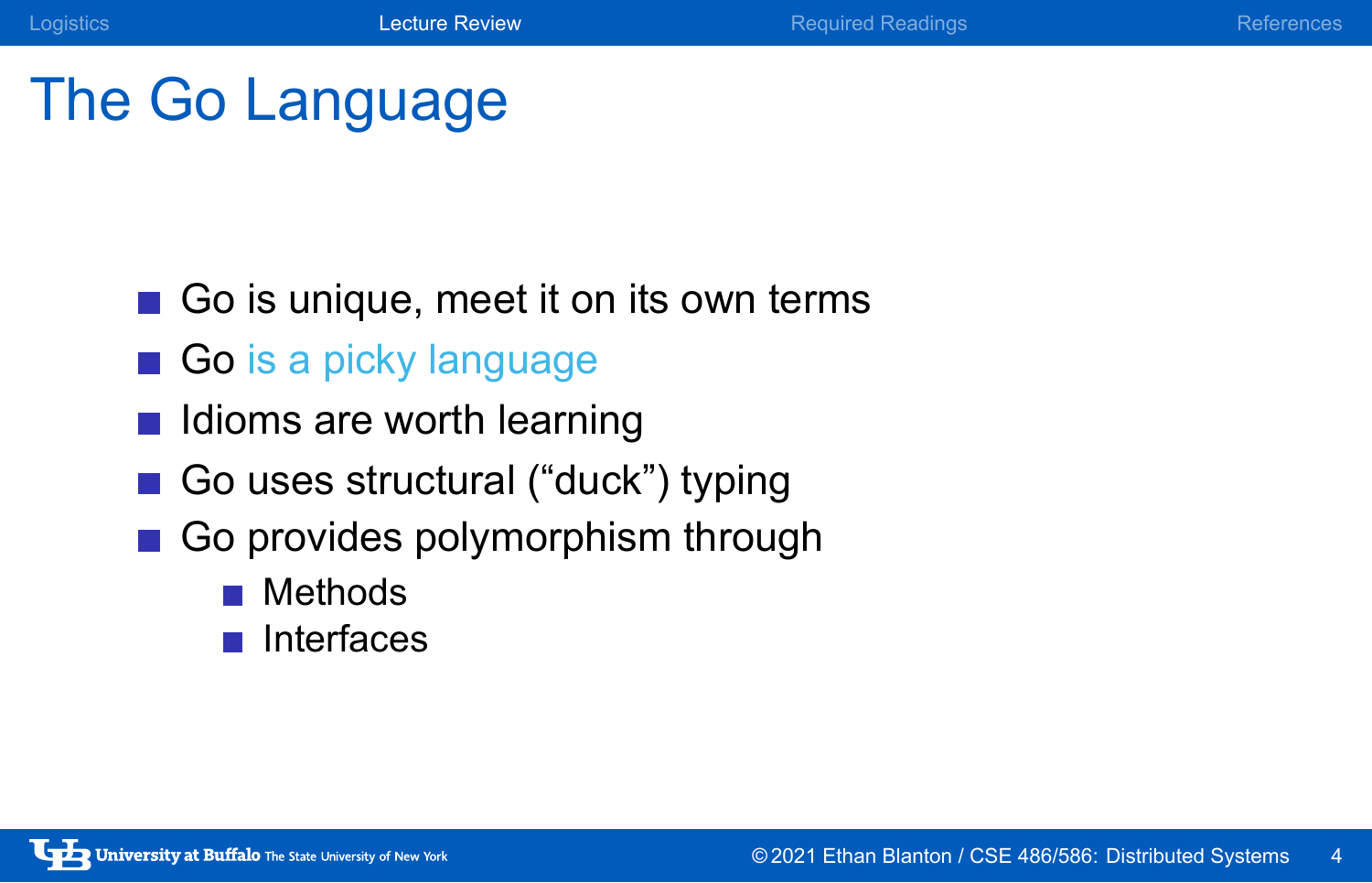# A Model of Distributed Systems

- **Distributed systems communicate by message passing**
- We will work with asynchronous systems
- Delay is indistinguishable from loss
- Concurrent execution can lead to races
- Happens before is the cure for races
- CSP is a programming model for message passing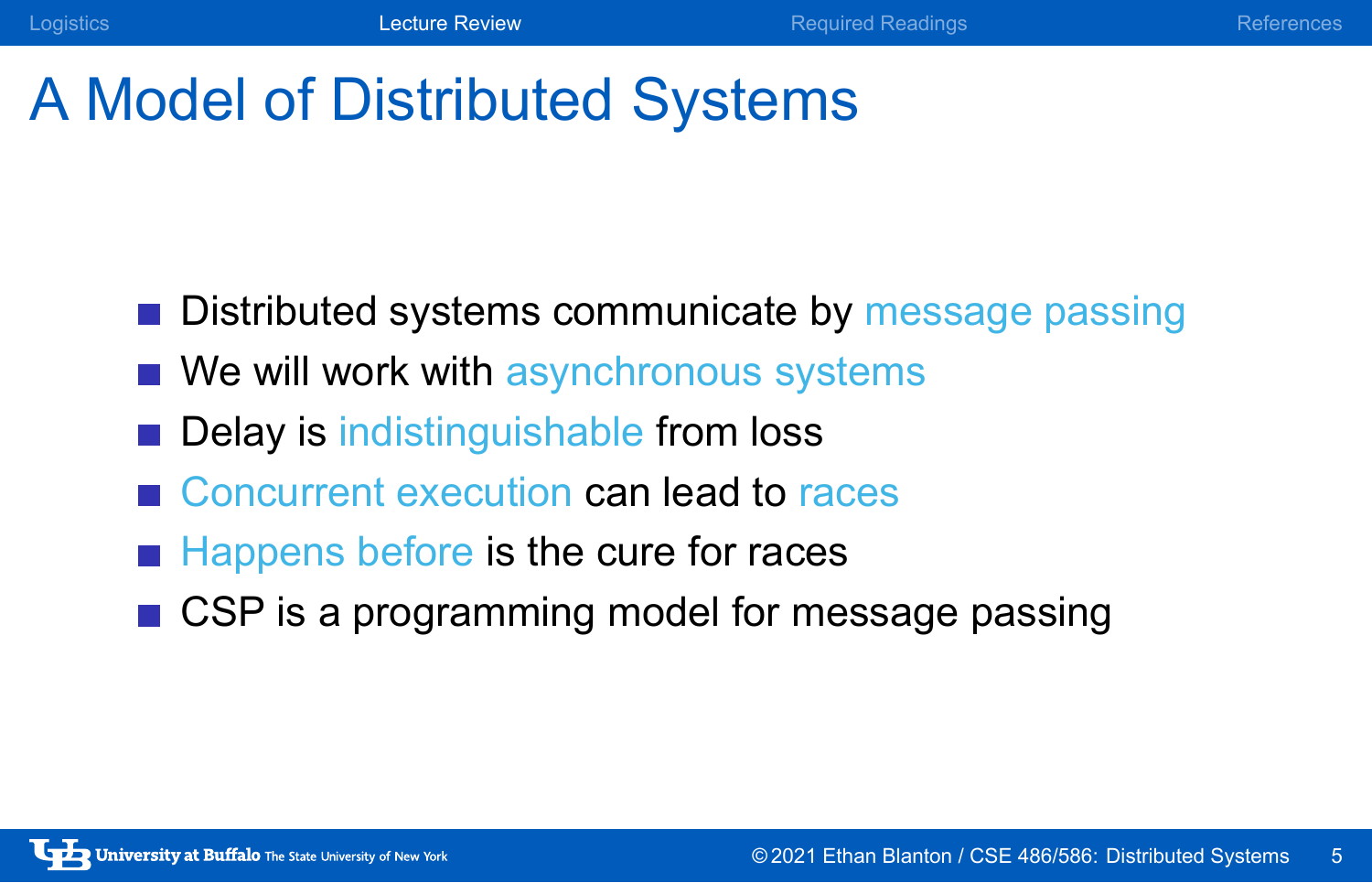Logistics **Lecture Review Lecture Review Required Readings** References References

### Failure and Failure Detection

- **Failure detection is important for distributed systems.**
- There are many possible types of failures:
	- Crash
	- Omission
	- Response
	- **Byzantine**
- Grash failures and message loss can be confused.
- Completeness and accuracy are measures of failure detector goodness.
- Asynchronous system failure detectors cannot be both.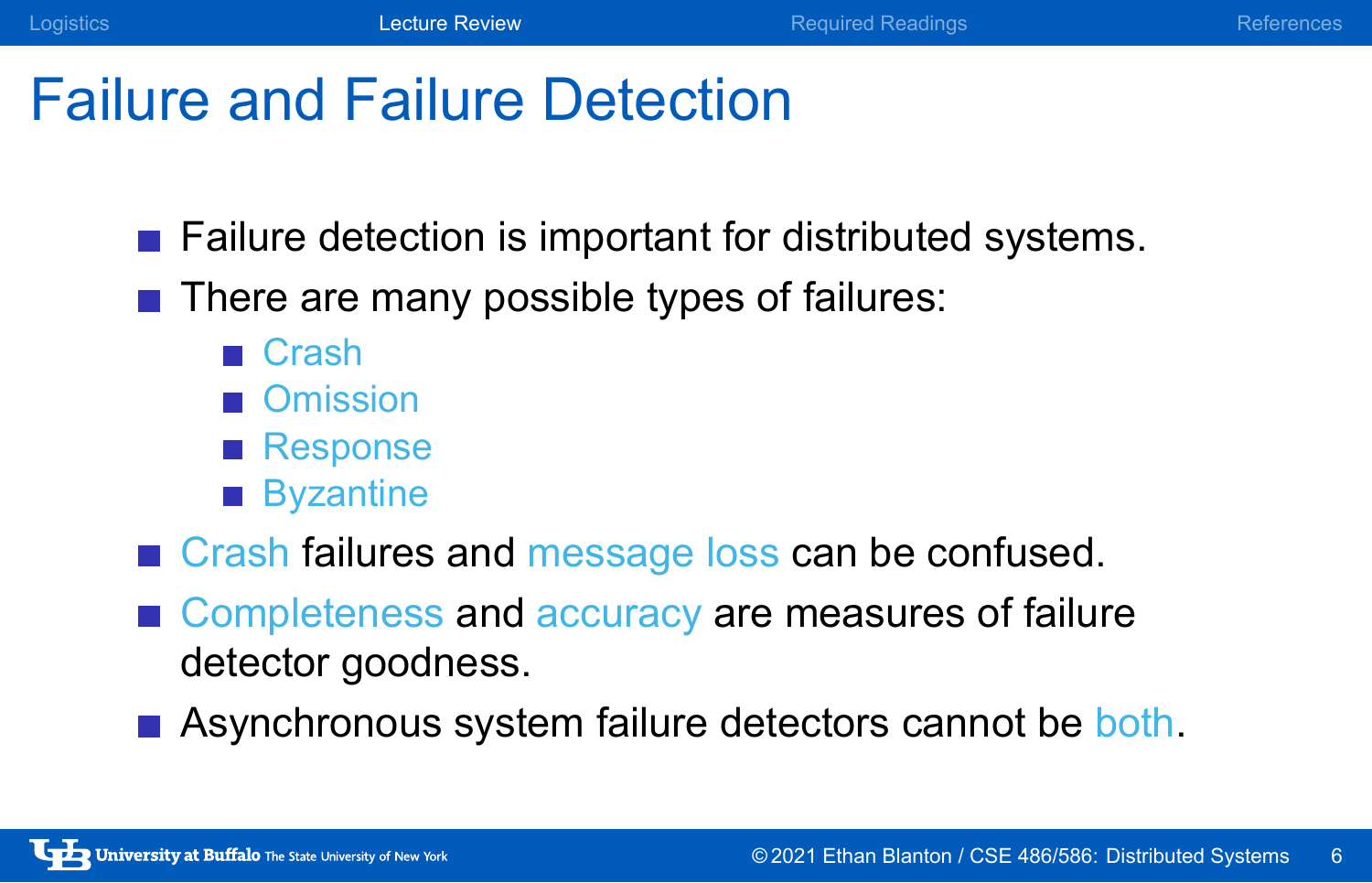### Time

- $\blacksquare$  Time is important to distributed systems
- There are standards for measuring time
- Different clock technologies have strengths and weaknesses
- Clocks experience relative phase and frequency errors
- Synchronization protocols must deal with network delays
- NTP provides robust synchronization over Internet paths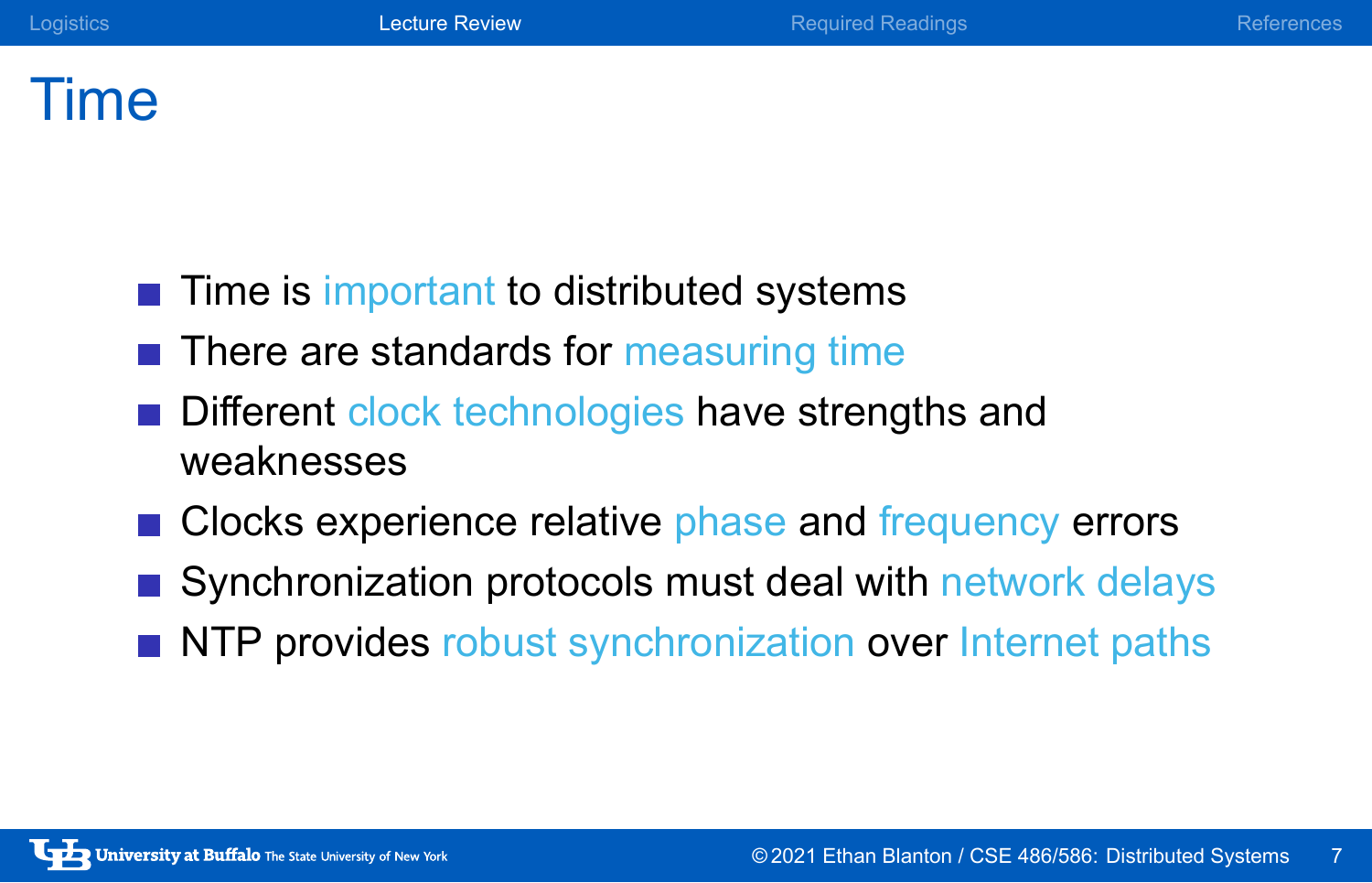Logical Time

- Logical clocks track causality of events
- **E** Lamport clocks use a single integer to define causality
- Vector clocks provide greater precision than Lamport clocks, but require more state
- Logical clock orderings can be partial or total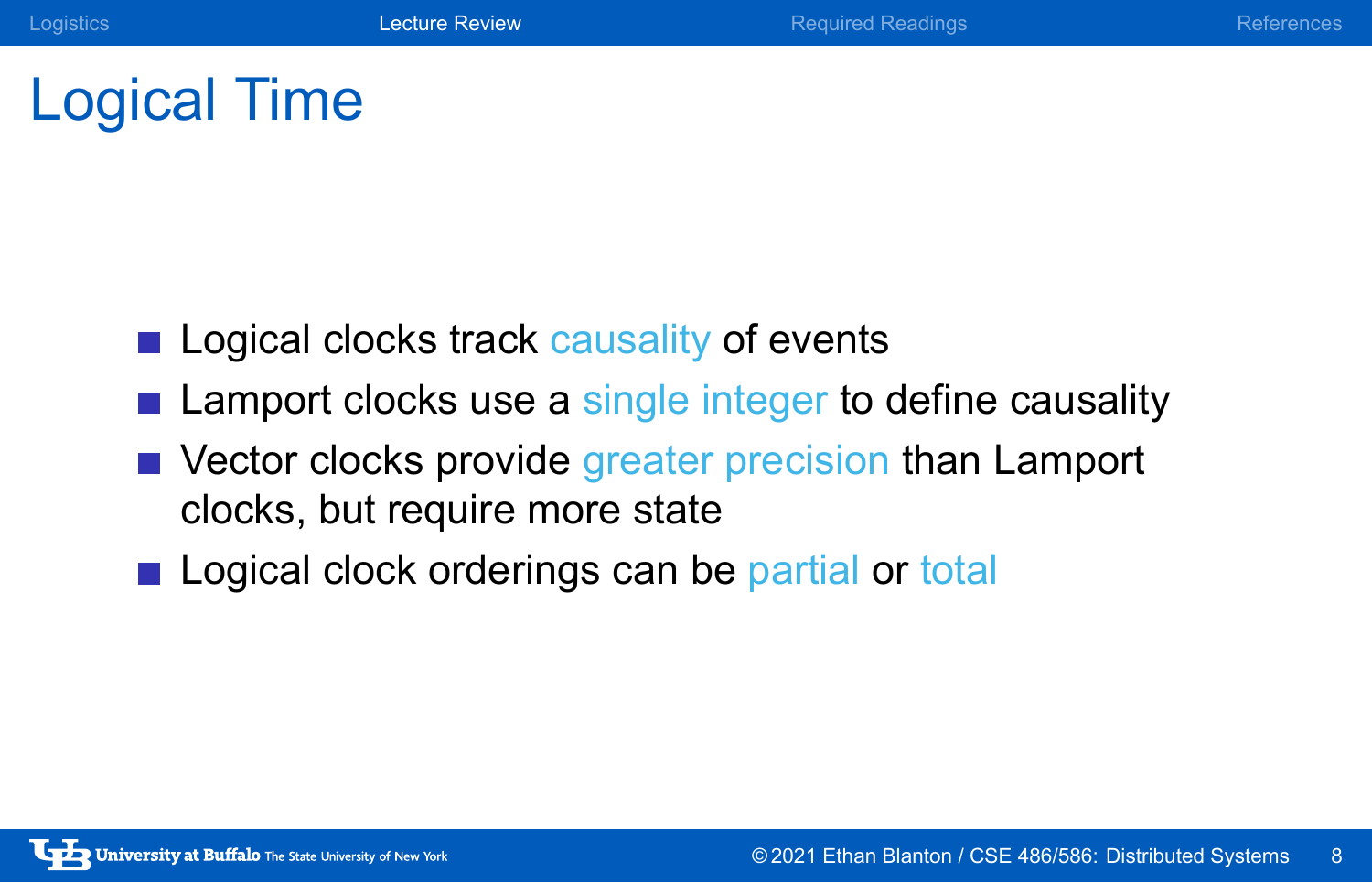### Global States

- Global states are useful for many purposes
- A consistent global state could have happened
- Consistency is ensured by preserving happens before

Logistics **Lecture Review Required Readings** References

- Chandy-Lamport snapshots capture global state
	- More work is needed without reliable, ordered messages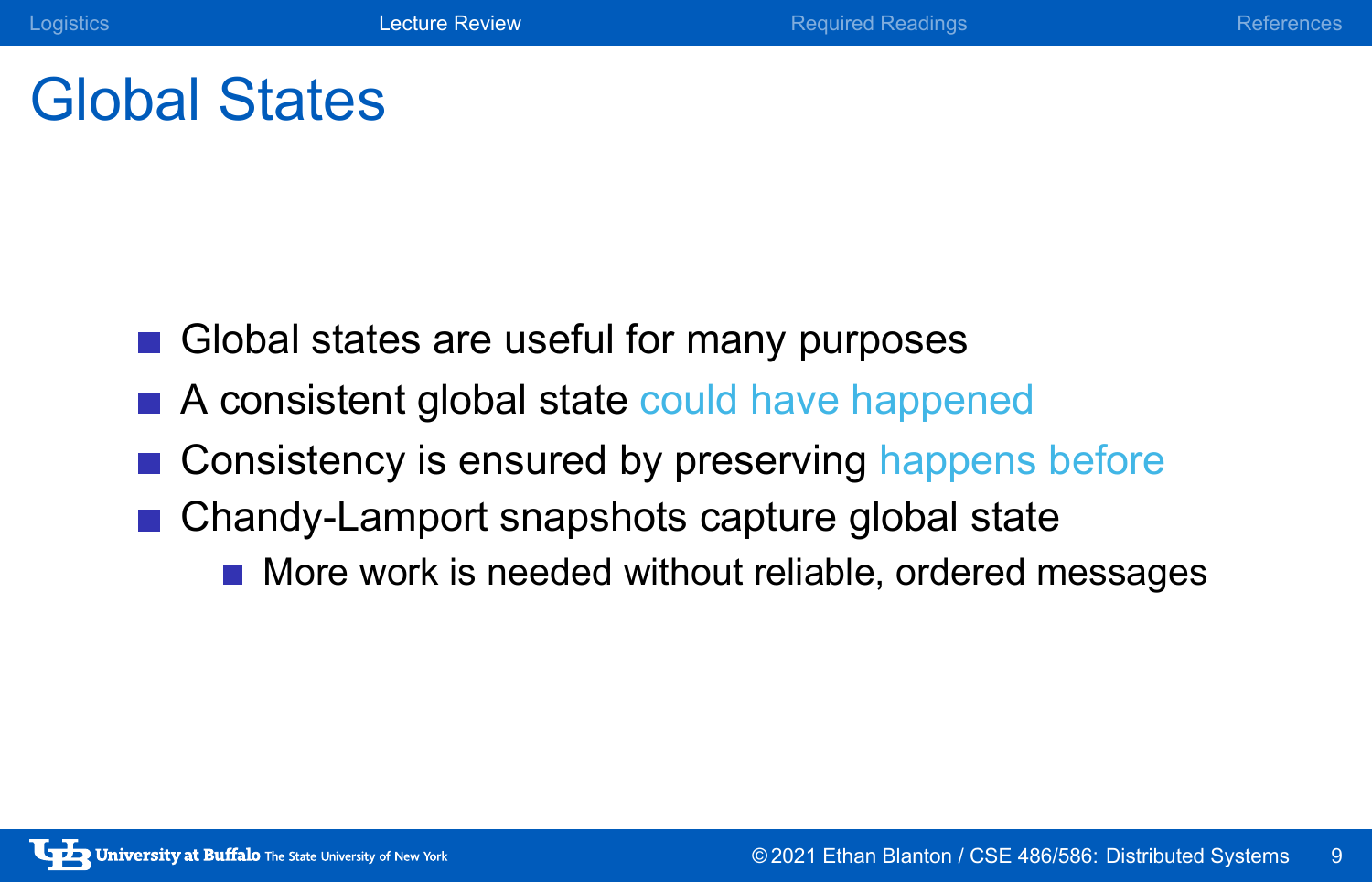### Naming in Distributed Systems

Naming is hard, and harder for distributed systems

### Naming can be:

- Centralized at some authority
- Delegated hierarchically
- **Distributed via global uniqueness**
- **DNS** is a global distributed database that:
	- Delegates authority
	- **Provides redundancy**
	- **Uses caching to improve performance**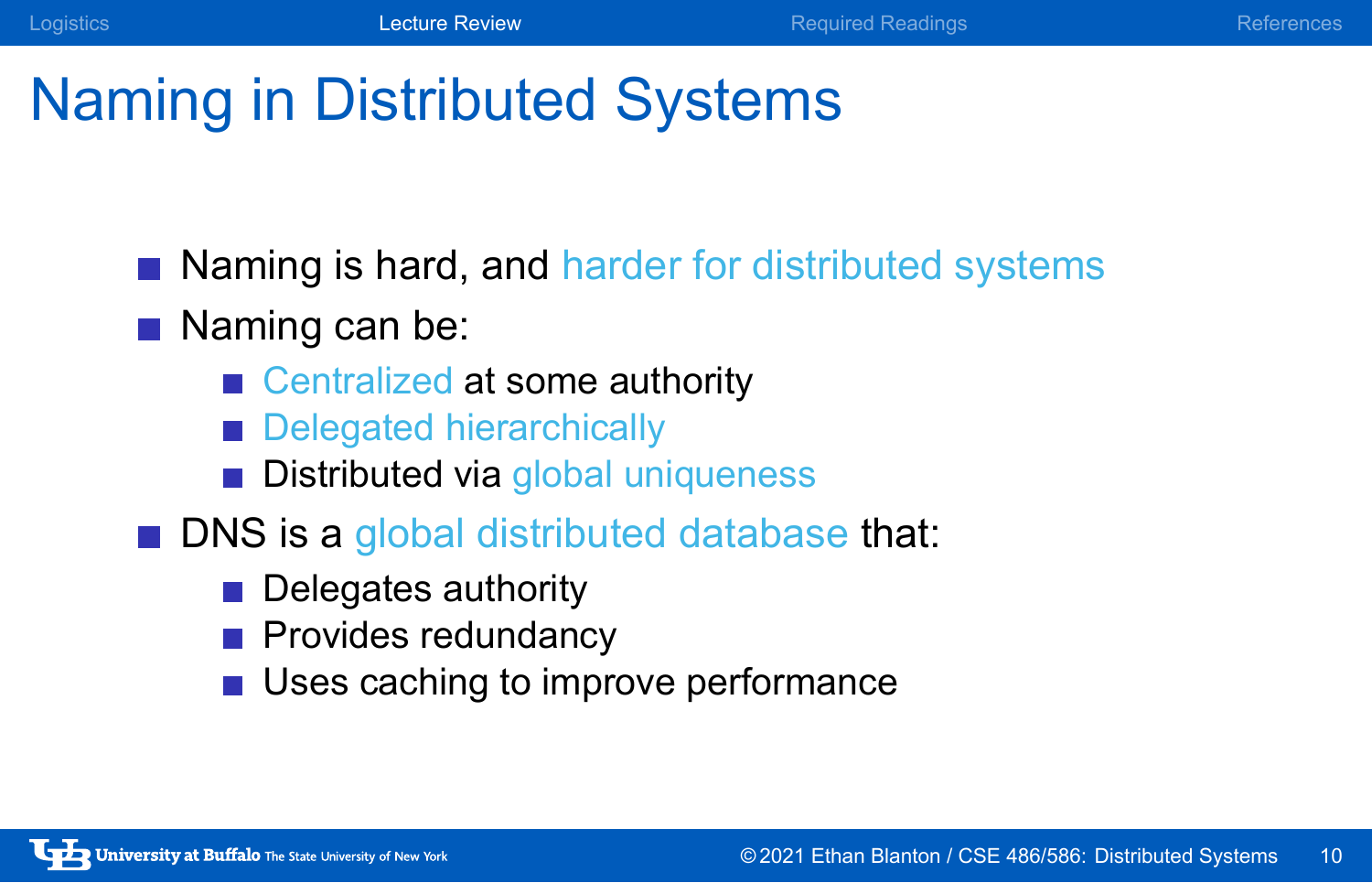### Distributed Hash Tables

**Distributed hash tables use globally unique names to avoid** naming authorities

Logistics **Lecture Review Readings** Required Readings References

- Names are often cryptographically secure hash values
- DHTs provide key-value lookups in *O*(log *n*) messages, where *n* is the size of the key space
- Kademlia is a DHT with desirable properties:
	- Robust to adverserial nodes
	- Deals well with churn
	- Self-maintaining structure
- Kademlia is used in large distributed systems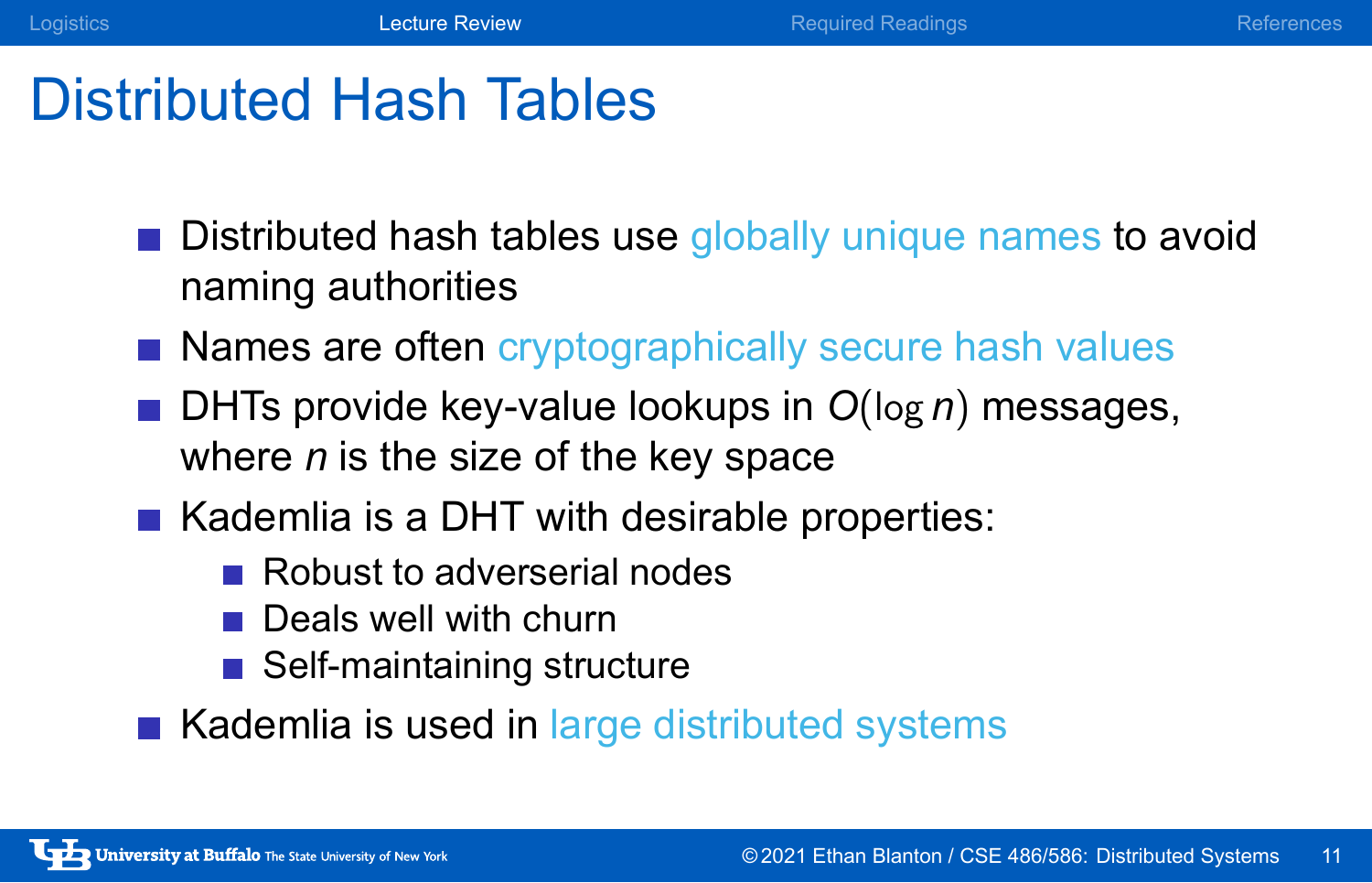### Broadcast and Multicast

- Distributed systems benefit from group communication
- $\blacksquare$  Internet communication is mostly unicast
- Broadcast and multicast can be built from unicast
- Relatively simple protocols can achieve all-or-nothing delivery
- FIFO delivery requires only a TCP-like sequence number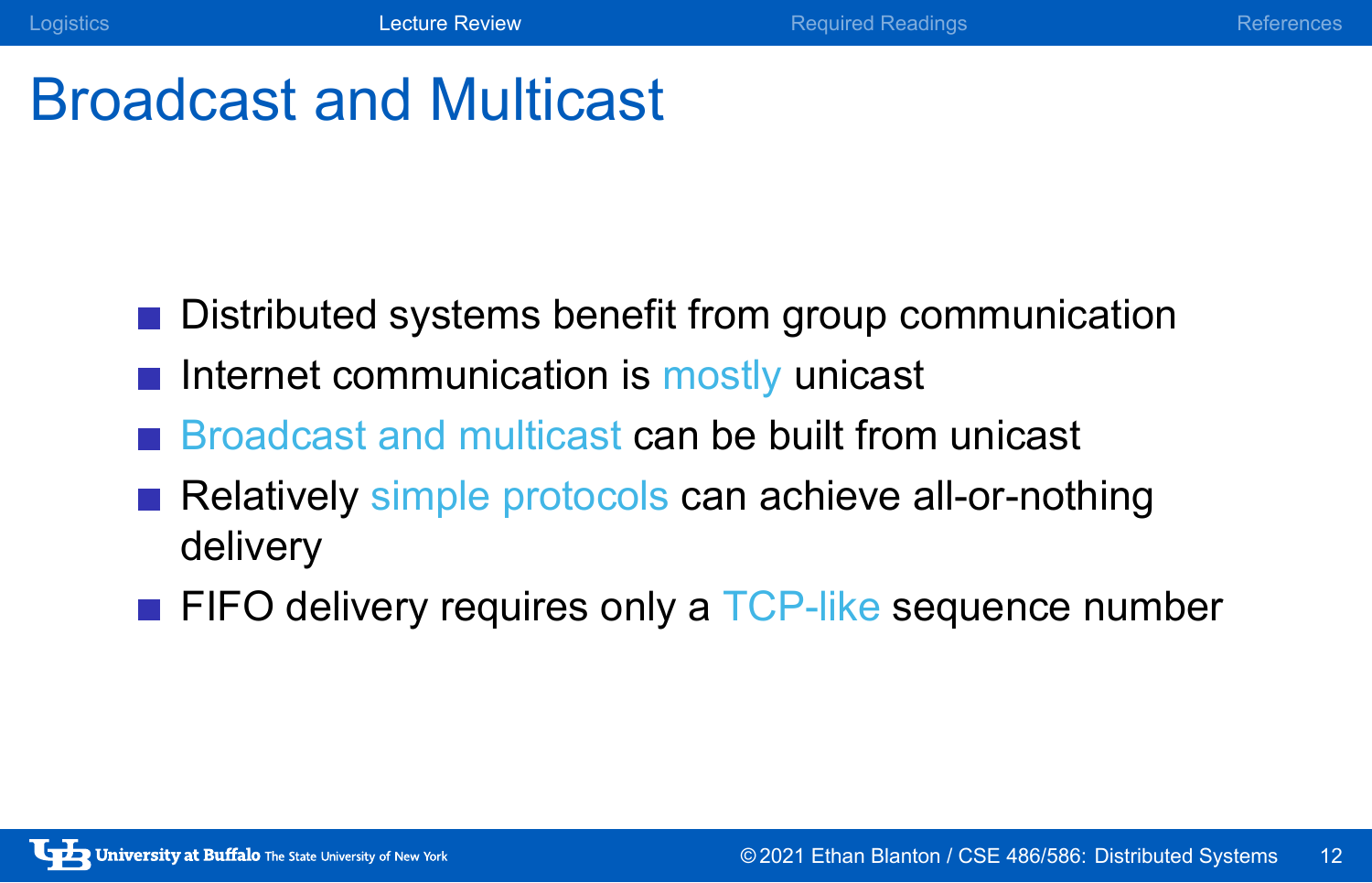# Ordered Multicast

- Safety means constraints will never be violated
- **Liveness means every message is eventually delivered**
- **ISIS provides causally and totally ordered multicast**
- The VT protocol uses vector clocks to causally order
- **ISIS ABCAST uses distributed sequencing to totally order**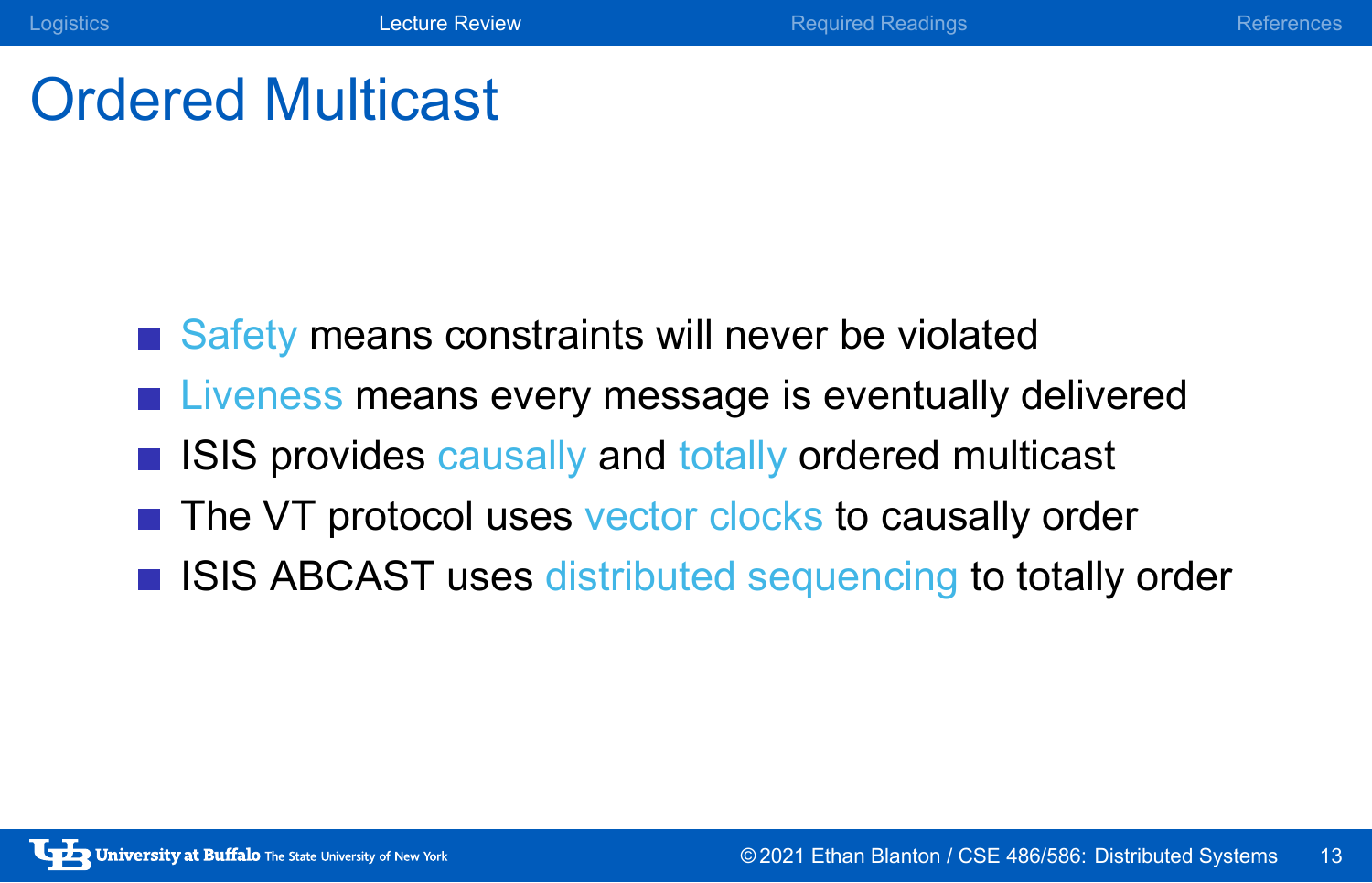# Gossip Protocols

- Gossip protocols provide probabilistic delivery
- Cost is usually about  $c \cdot |G| \log |G|$  per message

Logistics Lecture Review Required Readings References

- **Example 1** Lightweight Probabilistic Broadcast solves:
	- Changing group membership
	- Process membership knowledge overhead for very large *|G|*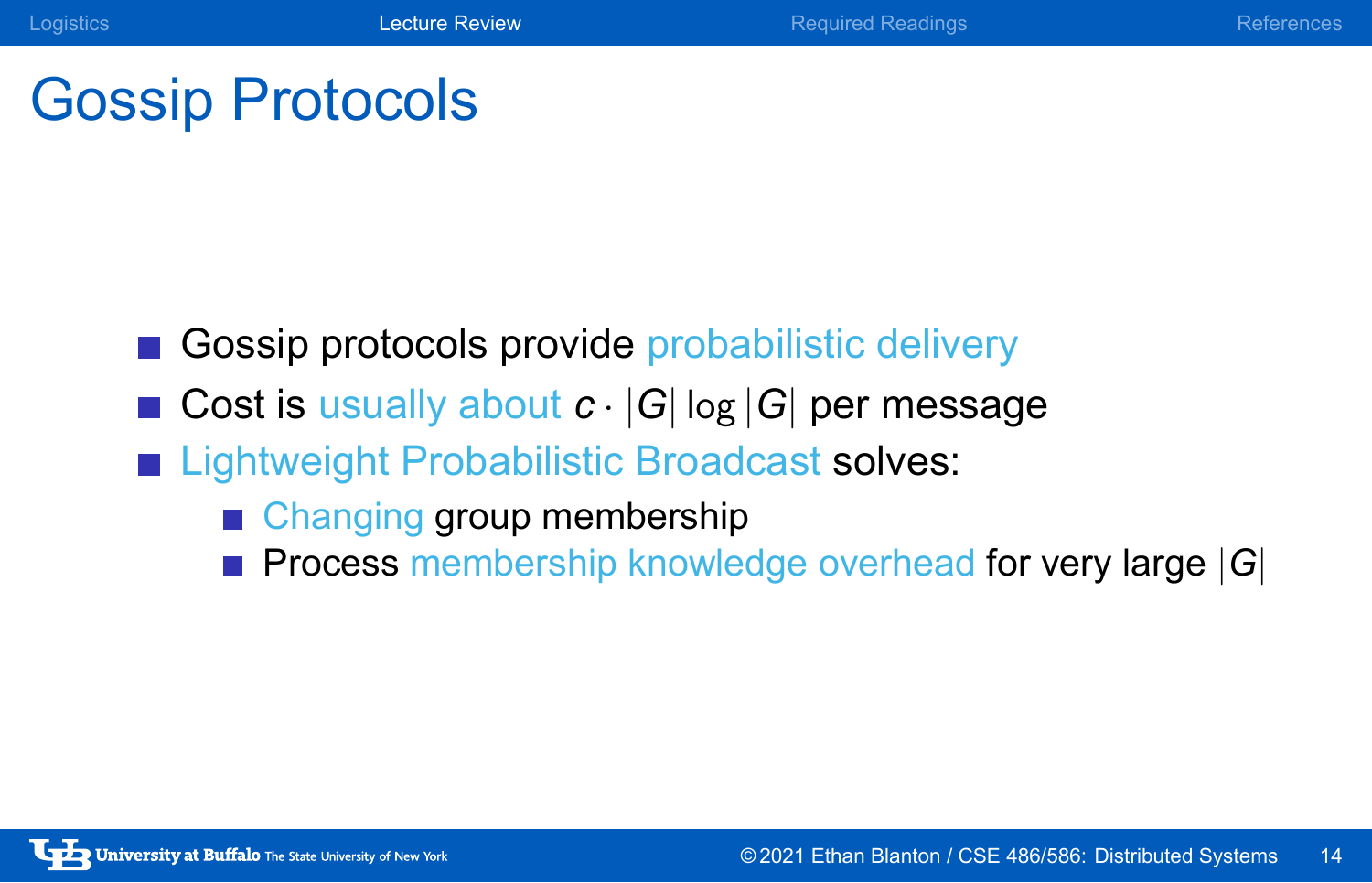Logistics **Lecture Review Community Republic Readings** References References

Leader Election

- Centralized authority doesn't mean permanent authority
- Distributed elections can be held
	- **Bully algorithm**
	- Ring algorithm
- Global identifiers keep cropping up
- **Proof of work can make global IDs safer**
- Security guarantees require threat models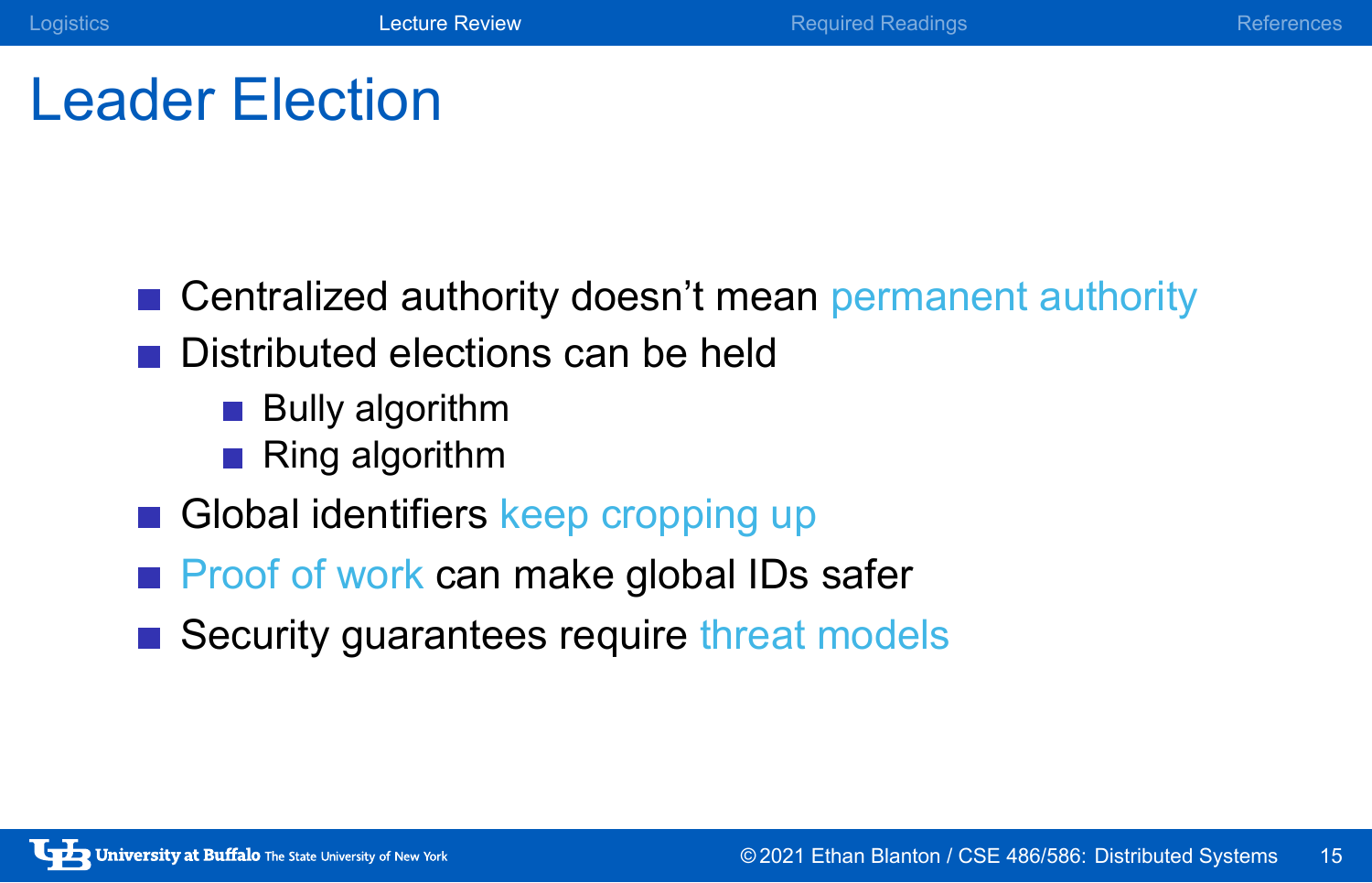# DARPA Protocol Design

*The Design Philosophy of the DARPA Internet Protocols* [3]

**Logistics Constitution Constitution Constitution Constitution Required Readings References** 

- **Fundamental goal**
- Seven second-level goals
- How have these goals led to the Internet  $50$  years later?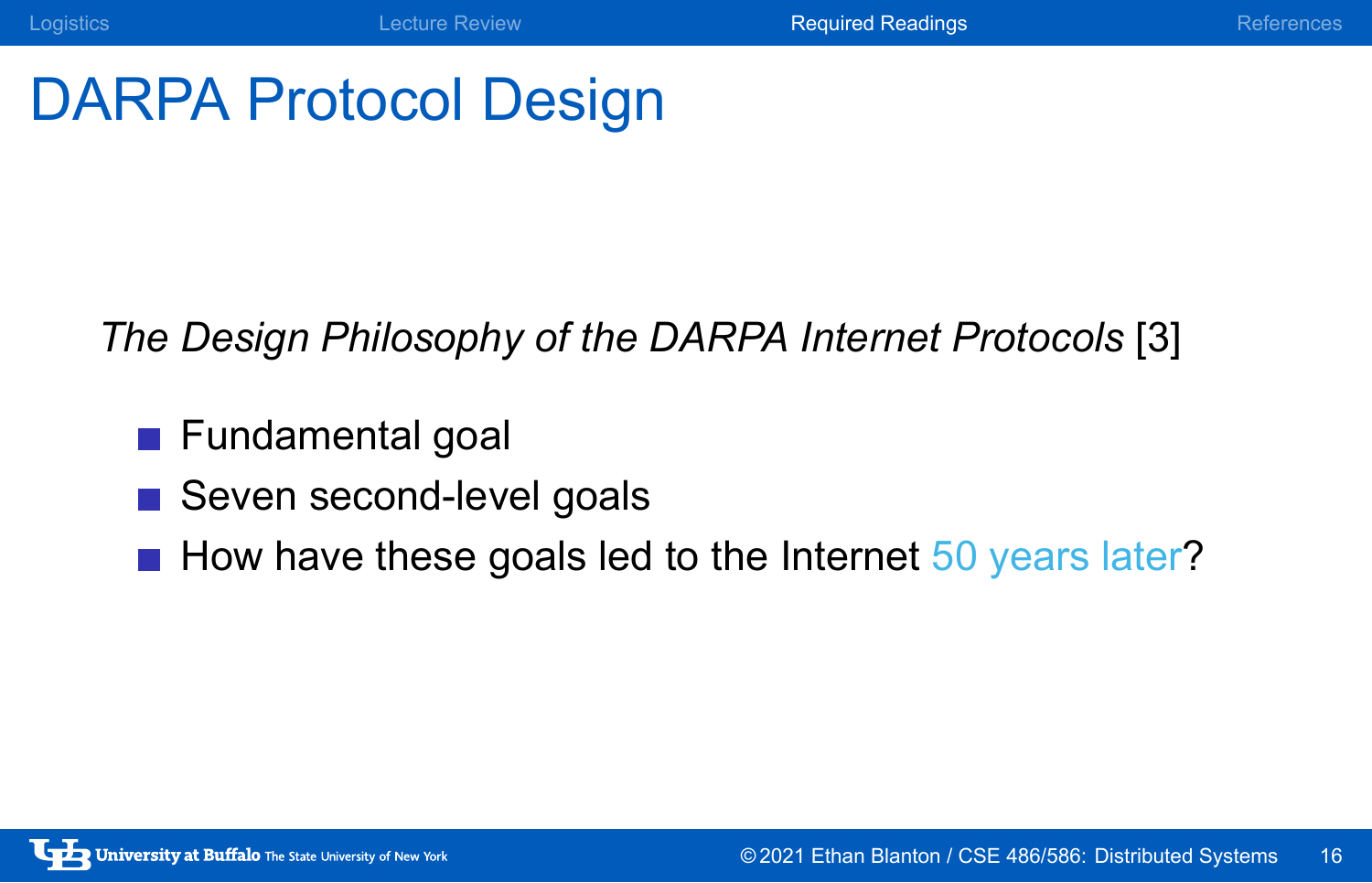### The End-to-End Argument

*End-to-end Arguments in System Design* [8]

- What do end-to-end protocols achieve?
- When should protocols be end-to-end?
- Do we see end-to-end protocols in the distributed protocols we've looked at?
	- Why?
	- Why not?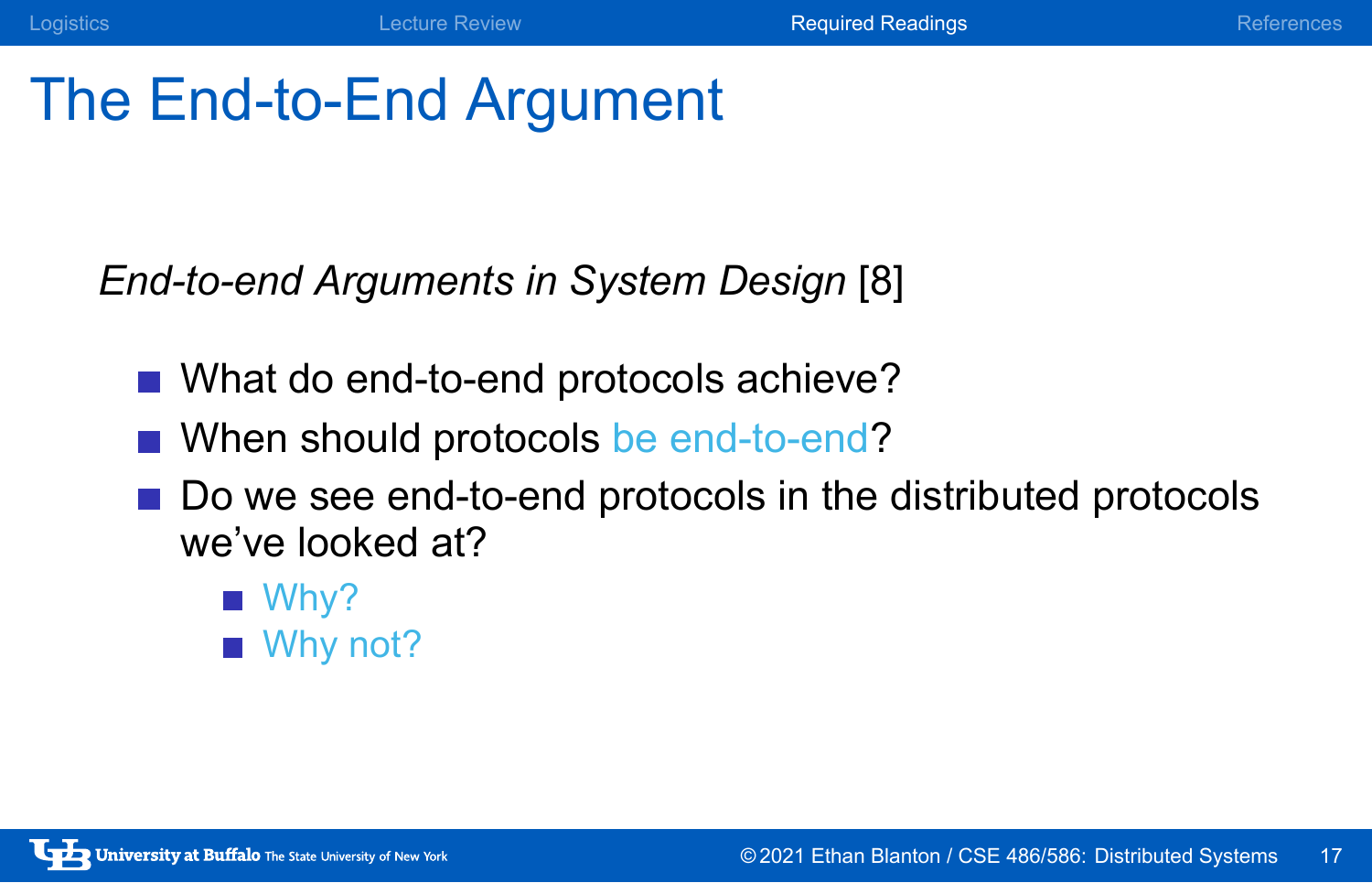# Communicating Sequential Processes

*Communicating Sequential Processes* [5]

- How does the CSP model tame concurrency?
- How is CSP different from Go channels?
- **Things to understand:** 
	- **Functions**
	- Coroutines (these are always hard!)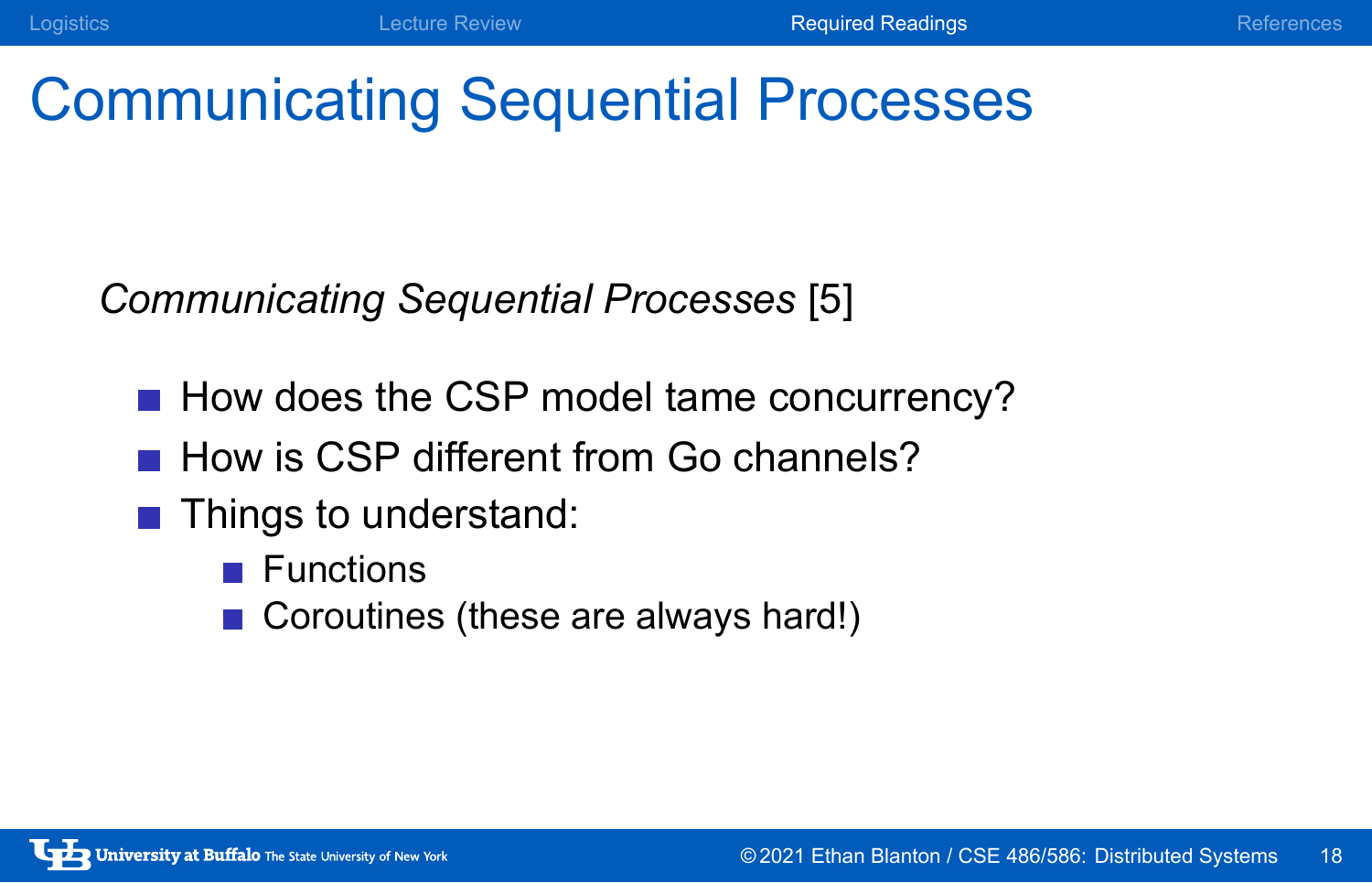### Unreliable Failure Detectors

*Unreliable failure detectors for reliable distributed systems (Preliminary Version)* [1]

(Only through Section 3.)

- **Completeness**
- **Accuracy**
- Why is this important for asynchronous systems?
- $\blacksquare$  How can the other protocols we've looked at use failure detection?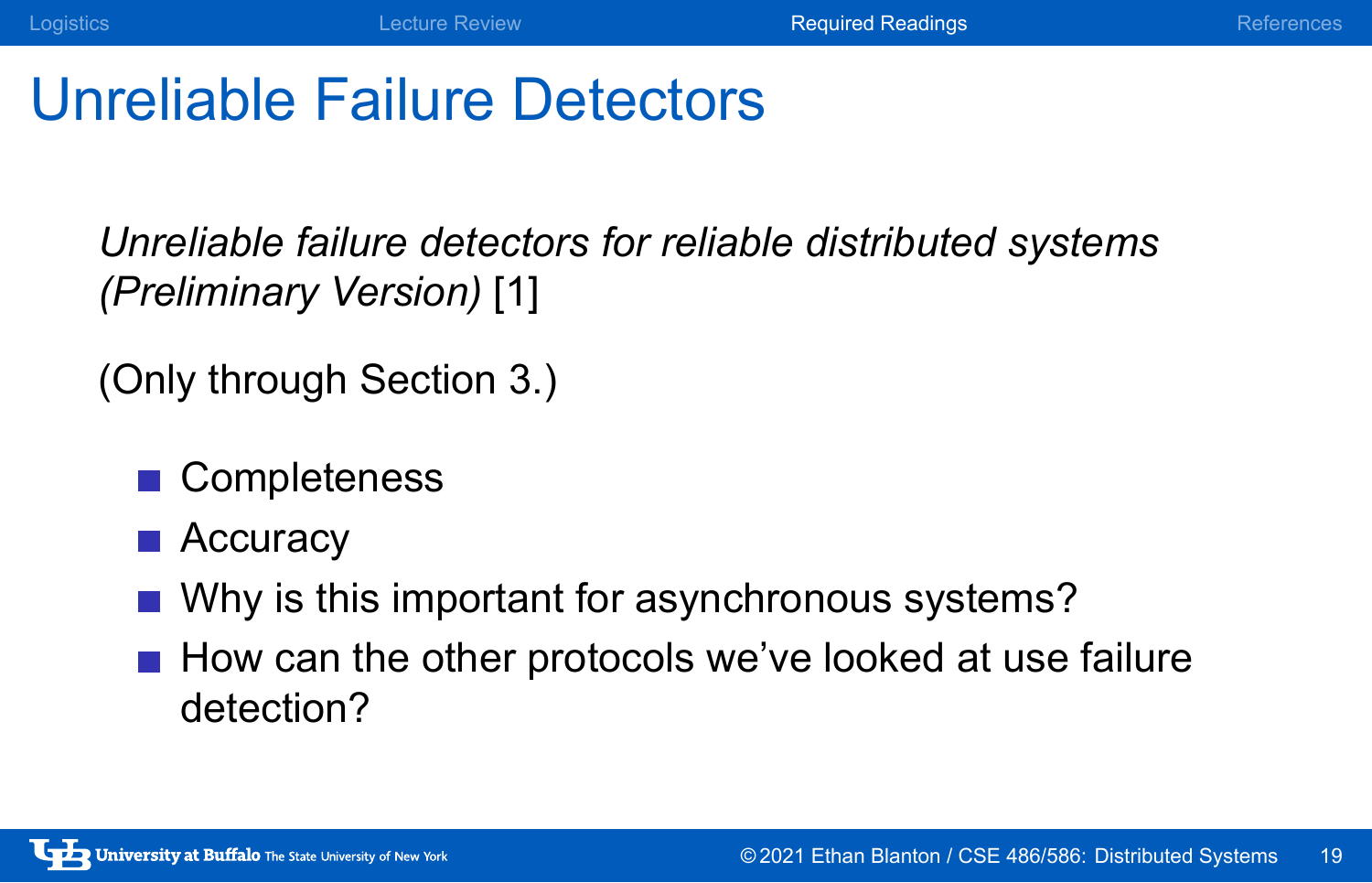# Logical Clocks

*Time, Clocks, and the Ordering of Events in a Distributed System* [6]

- When are logical clocks appropriate?
- How do Lamport clocks compare to vector or other clocks?

**Logistics Example 2 Lecture Review References Required Readings Required Readings References** 

Where do we see logical clocks in other protocols?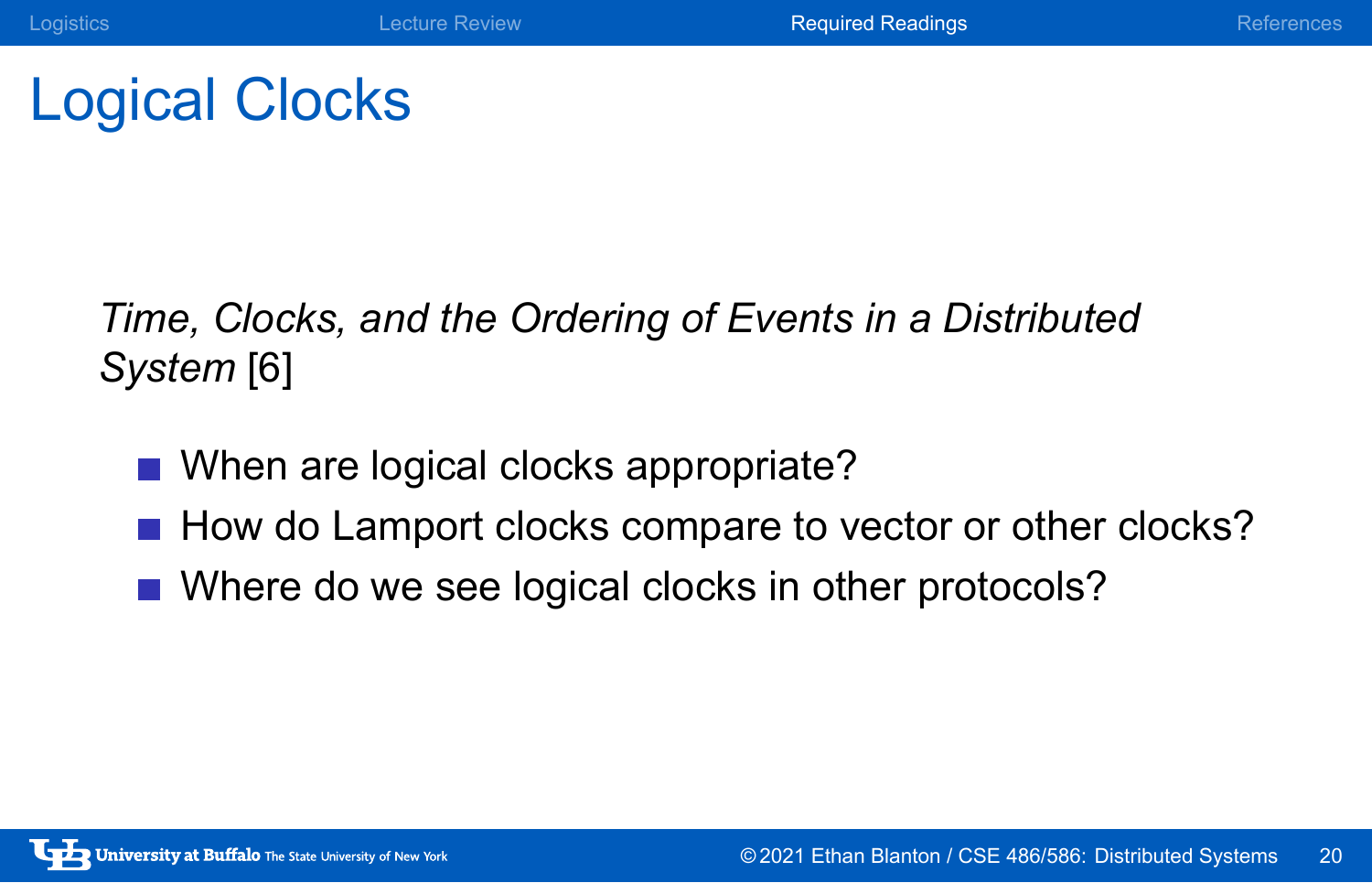### Kademlia

*Kademlia: A Peer-to-peer Information System based on the XOR Metric* [7]

**Logistics Example 2 Lecture Review Required Readings Required Readings Required Readings** 

- Why is searching efficient?
- How does it achieve reliability from failed nodes?
- Why is the XOR metric "unidirectional"?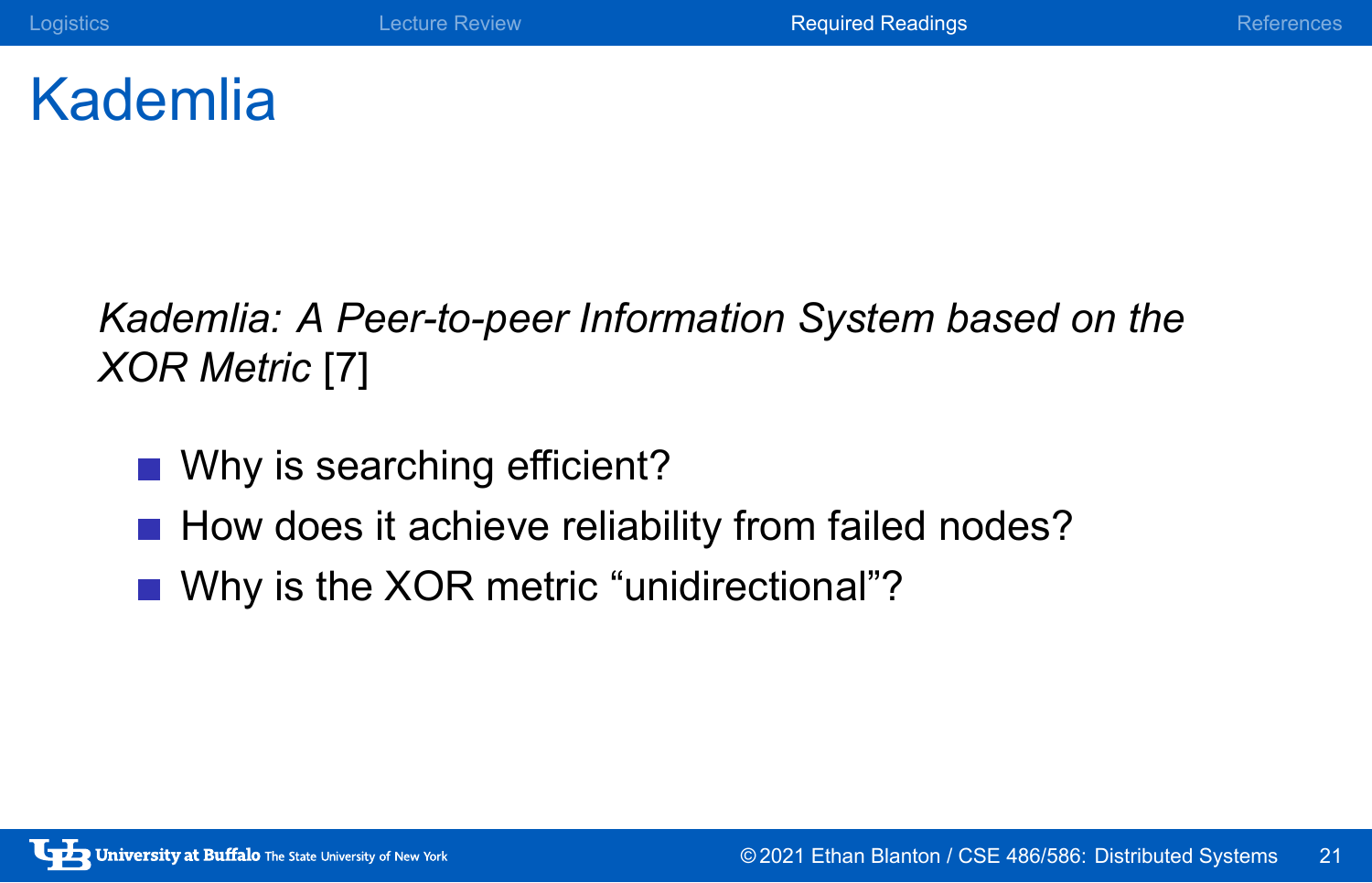Gossip

*Lightweight Probabilistic Broadcast* [4]

- Handles group membership and messaging, both.
- Why might you use gossip?
- Can gossip replace other communication paradigms?
- What are the implications of partitioning?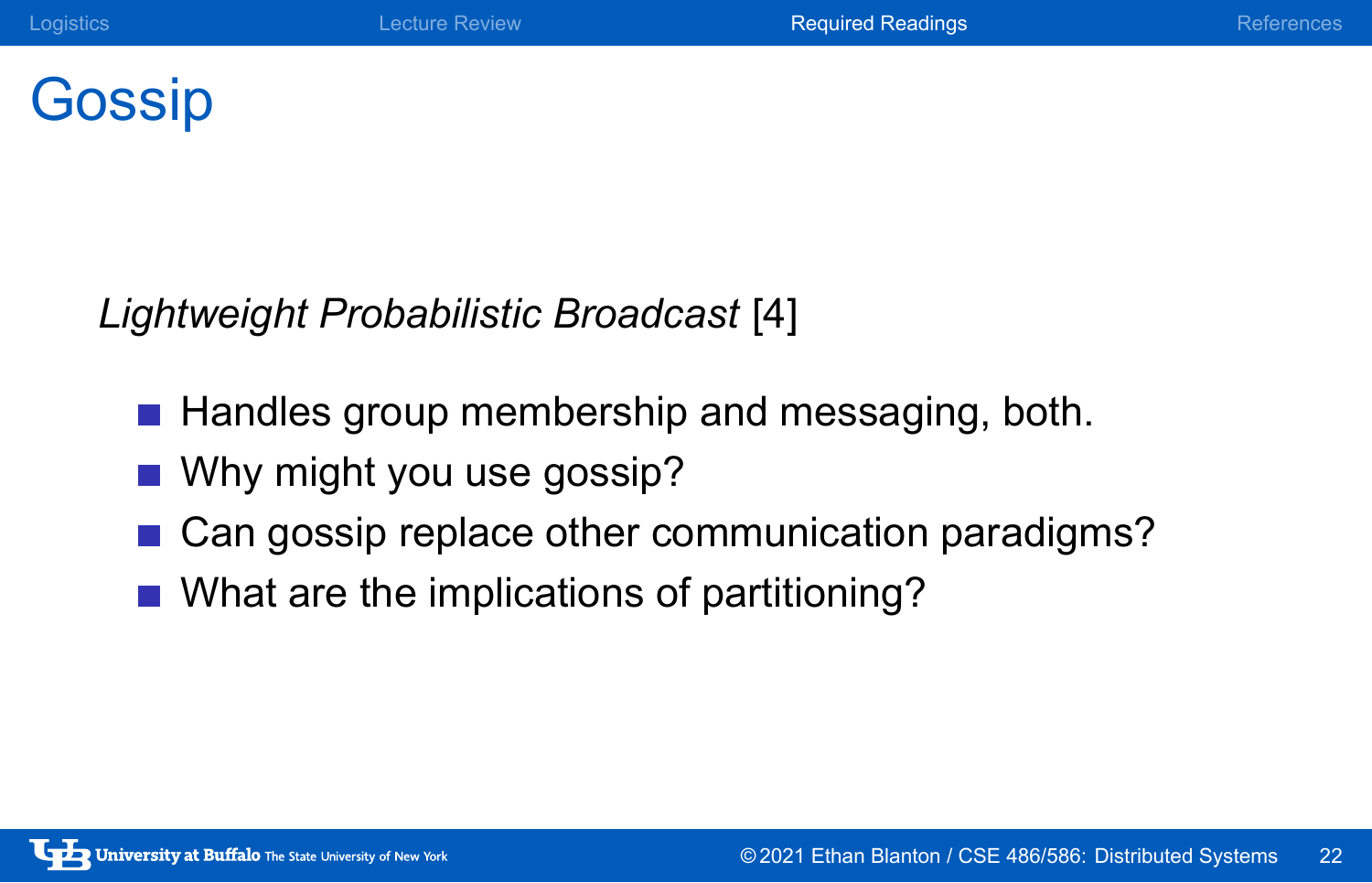# Ring Elections

*An Improved Algorithm for Decentralized Extrema-finding in Circular Configurations of Processes* [2]

Logistics **Lecture Review Required Readings** References

- Why is the title longer than the paper?
- How does this compare to bully elections?
- How do deadlock and node failure relate?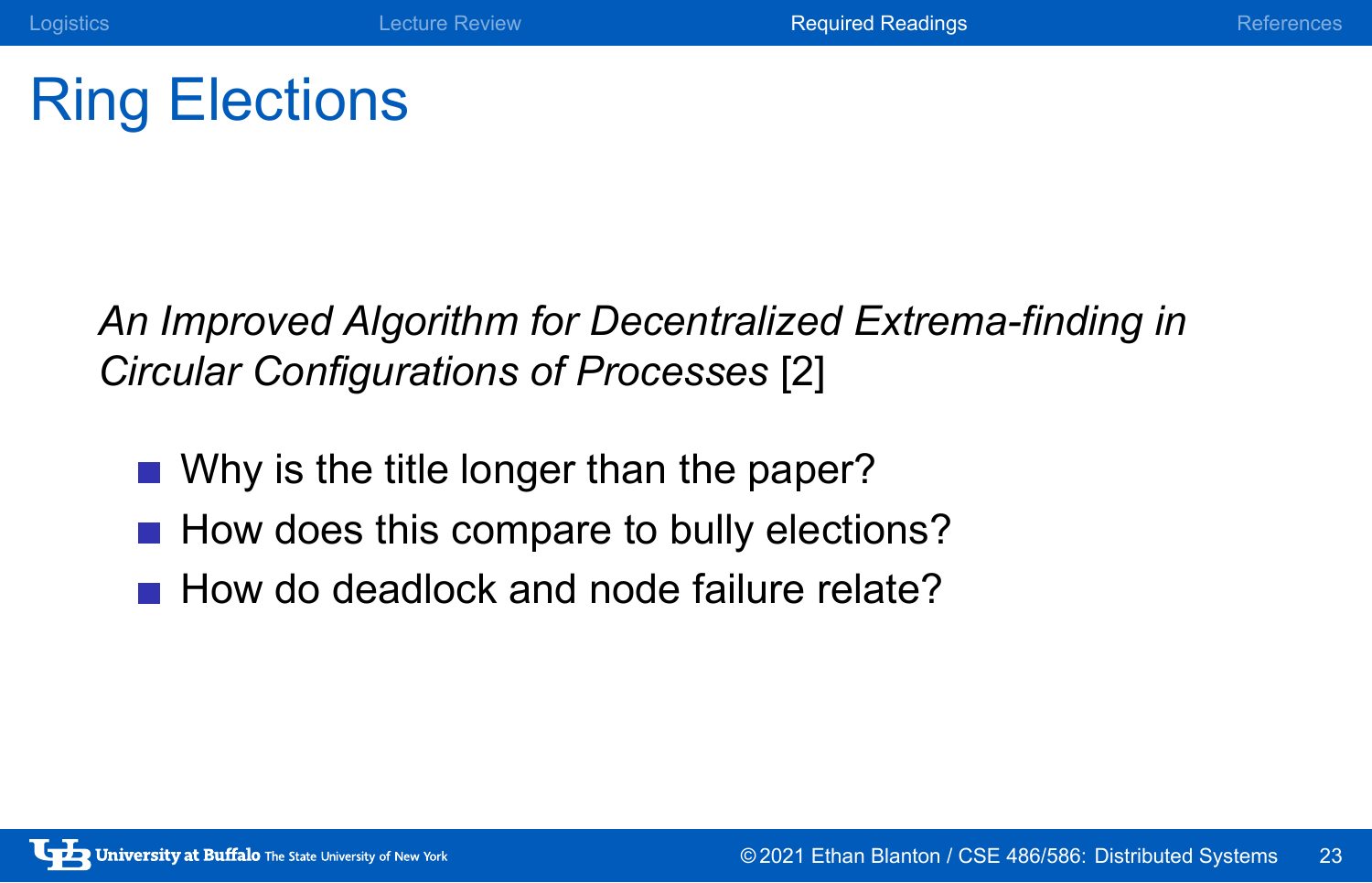### References I

### **Required Readings**

[1] Tushar Chandra and Sam Toueg. "Unreliable failure detectors for reliable distributed systems (Preliminary Version)". In: July 1991, pp. 325–340. URL: https://dl-acmorg.gate.lib.buffalo.edu/doi/10.1145/112600.112627.

**Logistics Lecture Review References** Required Readings **References** References

[2] Ernest Chang and Rosemary Roberts. "An Improved Algorithm for Decentralized Extrema-finding in Circular Configurations of Processes". In: 22.5 (May 1979), pp. 281–283. DOI: 10.1145/359104.359108. URL: https://search.lib.buffalo.edu/permalink/01SUNY\_BUF/12pkqkt/ cdi\_crossref\_primary\_10\_1145\_359104\_359108.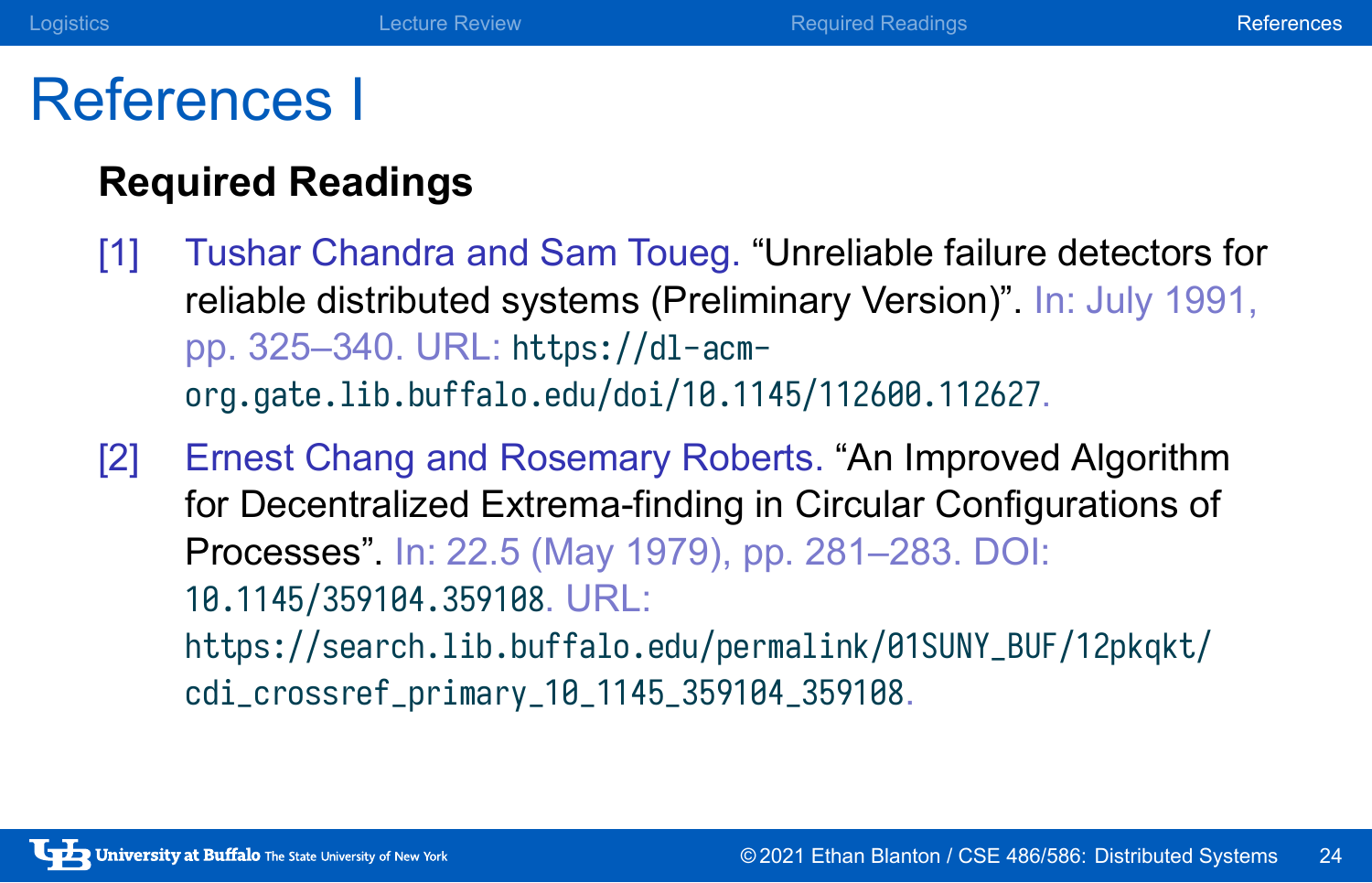### References II

[3] David D. Clark. "The Design Philosophy of the DARPA Internet Protocols". In: *Computer Communication Review* 18.4 (Aug. 1988), pp. 106–114. URL: http://ccr.sigcomm.org/archive/1995/jan95/ccr-9501-clark.pdf.

**Logistics Lecture Review References** Required Readings **References** References

[4] Patrick T. Eugster et al. "Lightweight Probabilistic Broadcast". In: *Proceedings of the IEEE International Conference on Dependable Systems and Networks*. IEEE, July 2001, pp. 443–452. DOI: 10.1109/dsn.2001.941428. URL: http://se.inf.ethz.ch/people/eugster/papers/lpbcast.pdf.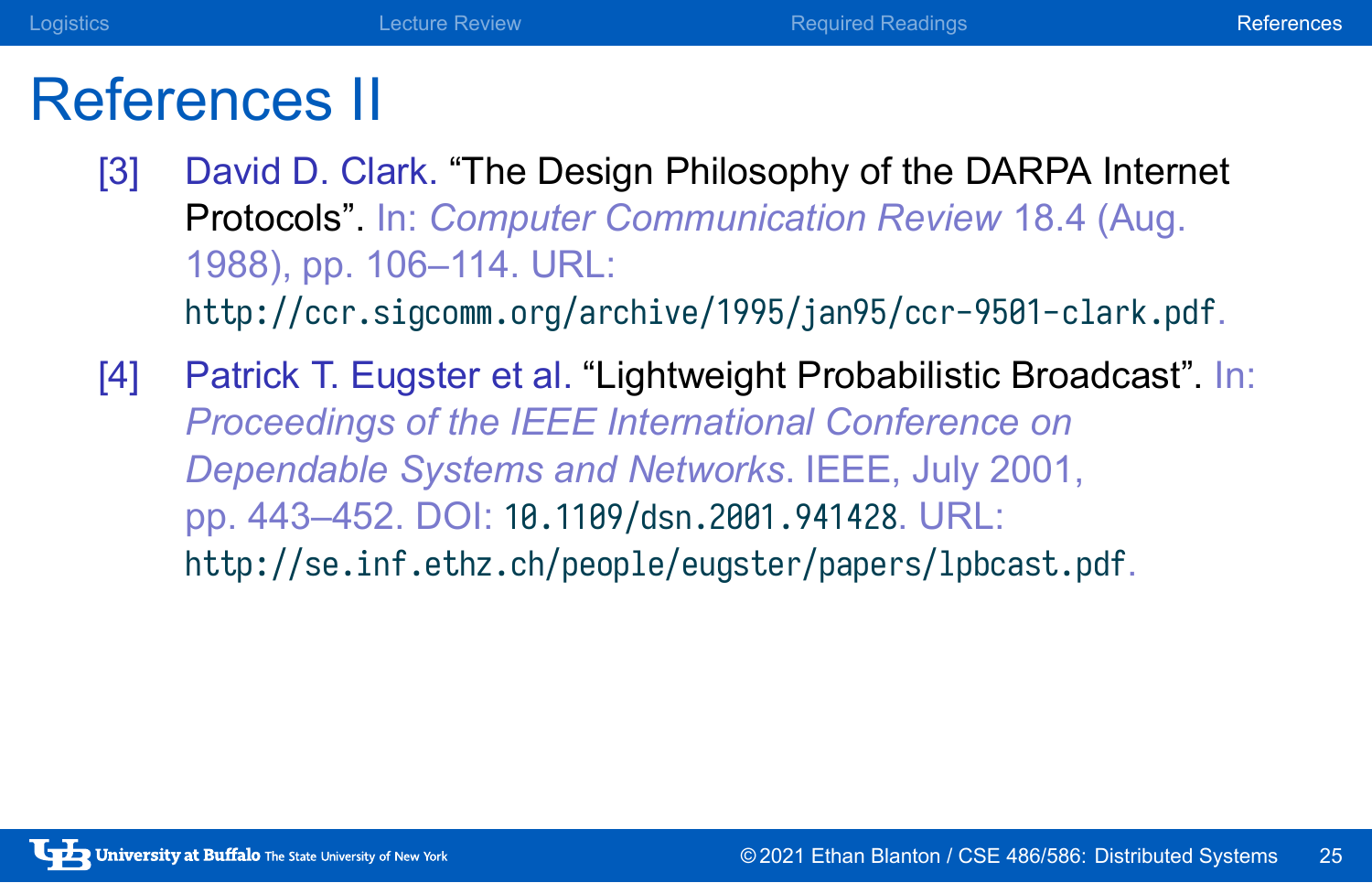### References III

[5] C. A. R. Hoare. "Communicating Sequential Processes". In: 21.8 (Aug. 1978), pp. 666–677. URL: https://search.lib.buffalo.edu/permalink/01SUNY\_BUF/12pkqkt/ cdi\_crossref\_primary\_10\_1145\_359576\_359585.

**Logistics Lecture Review References** Required Readings **References** References

[6] Leslie Lamport. "Time, Clocks, and the Ordering of Events in a Distributed System". In: 21.7 (July 1978). Ed. by R. Stockton Gaines, pp. 558–565. URL: https://dl-acmorg.gate.lib.buffalo.edu/doi/pdf/10.1145/359545.359563.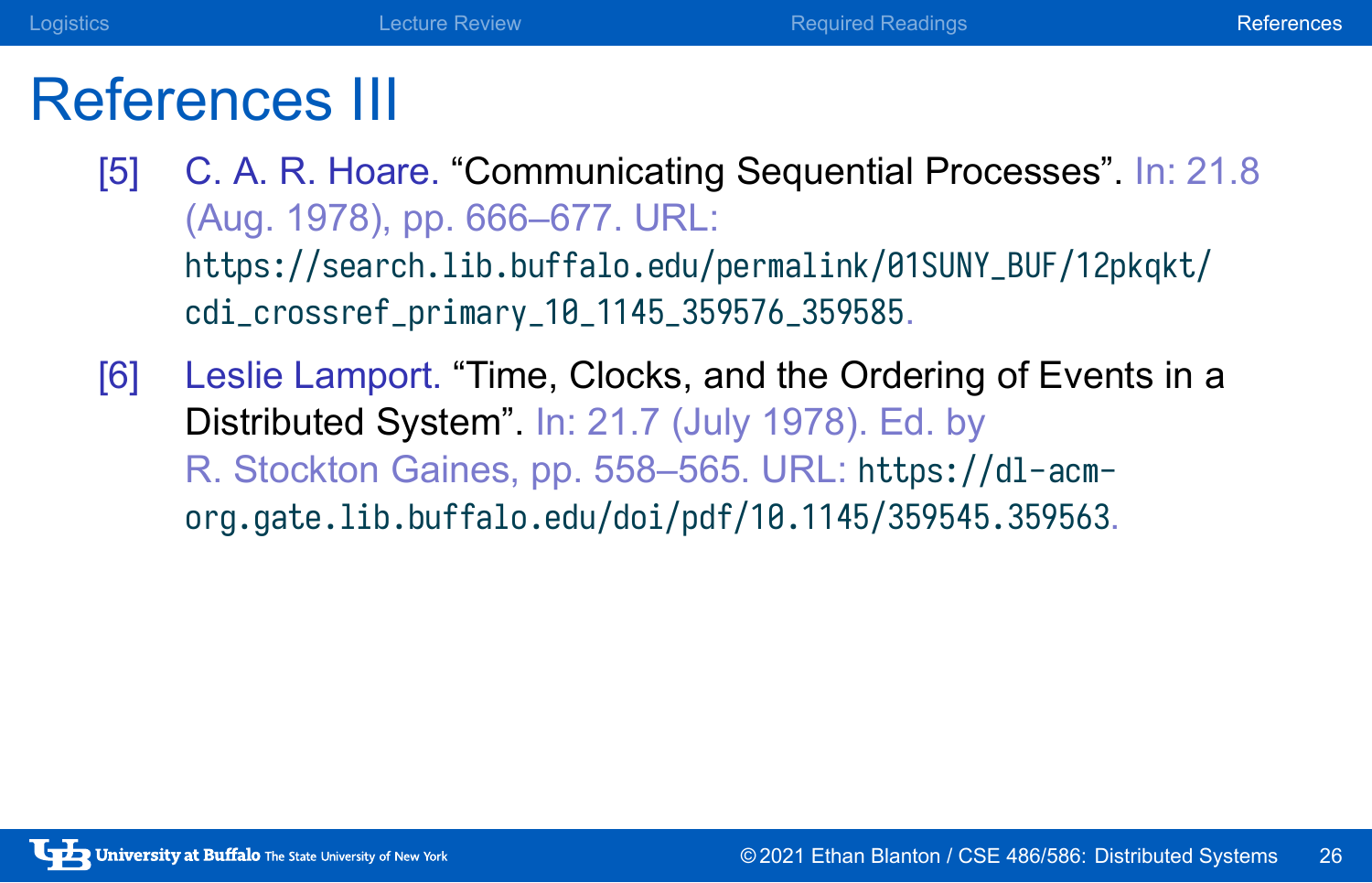### References IV

[7] Petar Maymounkov and David Mazières. "Kademlia: A Peer-to-peer Information System based on the XOR Metric". In: *Proceedings of the International Workshop on Peer-to-Peer Systems*. Mar. 2002, pp. 53–65. URL: https://pdos.csail.mit.edu/~petar/papers/maymounkov-kademlialncs.pdf.

**Logistics Constitution Constitution Constitution Constitution Required Readings References** 

[8] Jerome H. Saltzer, David P. Reed, and David D. Clark. "End-to-end Arguments in System Design". In: 2.4 (Nov. 1984), pp. 277–288. URL: http:

//web.mit.edu/Saltzer/www/publications/endtoend/endtoend.pdf.